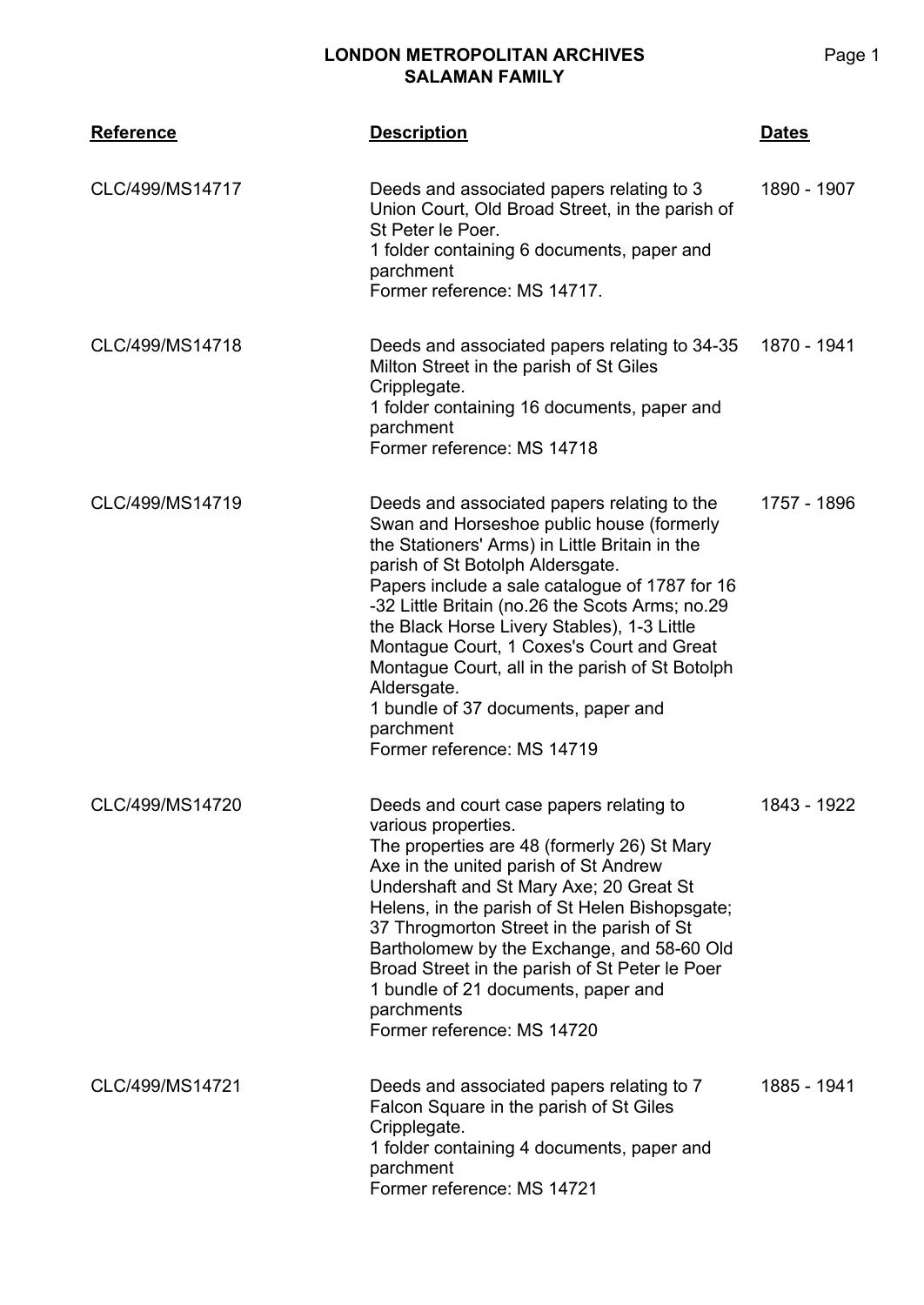| <b>Reference</b> | <b>Description</b>                                                                                                                                                                                                                                                                                                                    | <b>Dates</b> |
|------------------|---------------------------------------------------------------------------------------------------------------------------------------------------------------------------------------------------------------------------------------------------------------------------------------------------------------------------------------|--------------|
| CLC/499/MS14722  | Deeds, case papers and associated documents 1886 - 1941<br>relating to 1-3 Jewin Crescent in the parish of<br>St Giles Cripplegate.<br>Papers include a license for building alterations,<br>1923, which also relates to 49-52 Jewin Street.<br>1 folder containing 8 documents, paper and<br>parchment<br>Former reference: MS 14722 |              |
| CLC/499/MS14723  | Deeds and associated papers relating to 49-52<br>Jewin Street in the parish of St Giles<br>Cripplegate.<br>1 folder containing 5 documents, paper and<br>parchment<br>Former reference: MS 14723                                                                                                                                      | 1886 - 1941  |
| CLC/499/MS14724  | Deeds, plan, specifications and associated<br>papers relating to 12 (formerly 6) Blomfield<br>Street, Bell Square, 1-2 Broad Street Avenue,<br>and 18, 44, and 45 New Broad Street, all in the<br>parish of St Botolph Bishopsgate.<br>1 bundle of 45 documents, paper and<br>parchment<br>Former reference: MS 14724                 | 1833 - 1907  |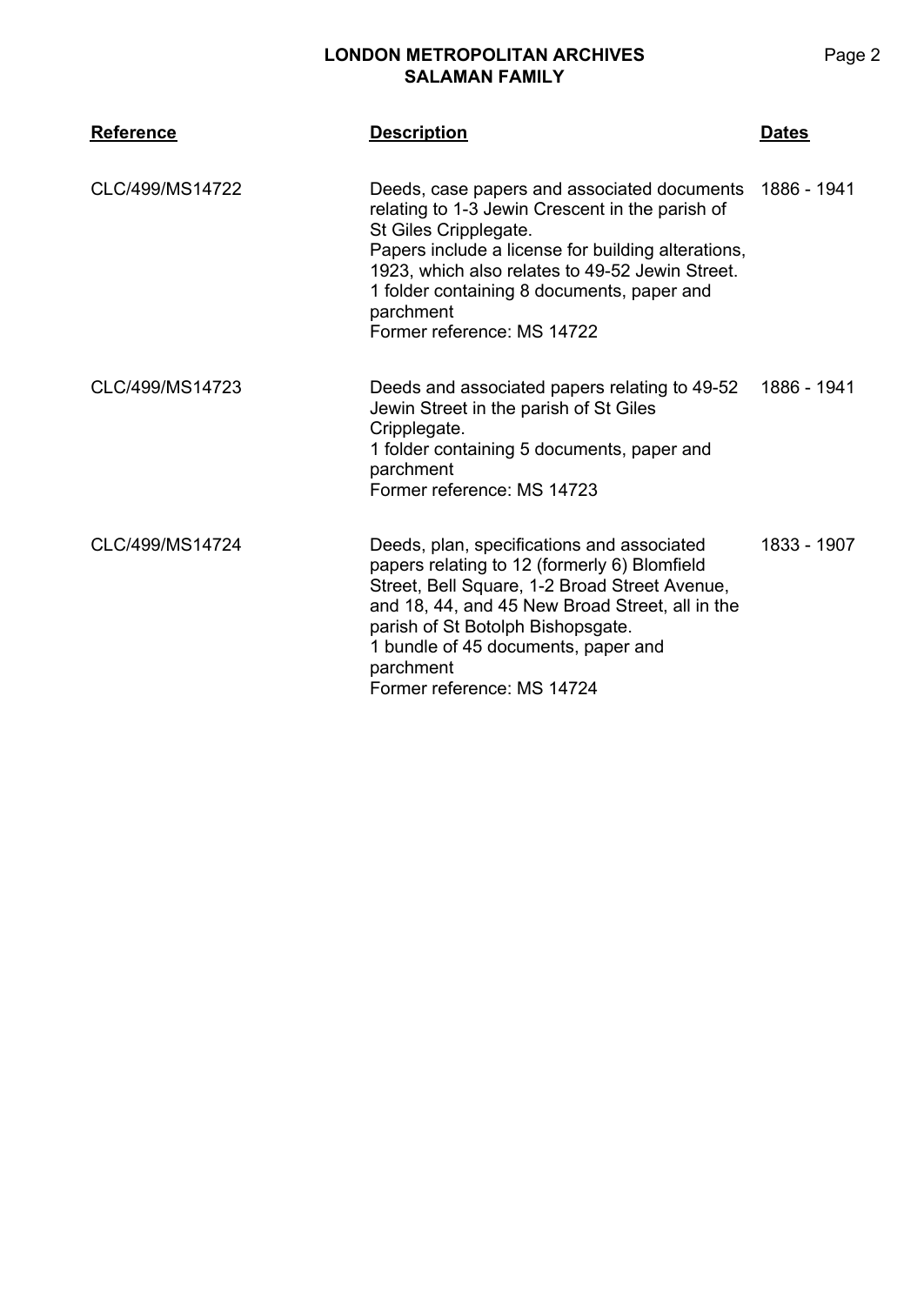| <b>Reference</b> | <b>Description</b>                                                                                                                                                                                                                                                                                                                                                                                                                                                                                                                                                                                                                                                                                                                                                                                                                                                                                                                                                                                                                                                                                                                     | <b>Dates</b> |
|------------------|----------------------------------------------------------------------------------------------------------------------------------------------------------------------------------------------------------------------------------------------------------------------------------------------------------------------------------------------------------------------------------------------------------------------------------------------------------------------------------------------------------------------------------------------------------------------------------------------------------------------------------------------------------------------------------------------------------------------------------------------------------------------------------------------------------------------------------------------------------------------------------------------------------------------------------------------------------------------------------------------------------------------------------------------------------------------------------------------------------------------------------------|--------------|
| CLC/499/MS14725  | Deeds, correspondence and associated papers<br>relating to various properties all in Islington,<br>Middlesex.<br>The deeds include the settlement and<br>declaration of trust of Myer Salaman of 46<br>Monkwell Street in favour of Myer and Nathan<br>Salaman (jointly) of the same, 1888, together<br>with later deeds relating to the appointment of<br>new trustees. The properties are as follows:<br>104-18 (even) and 151-73 (odd) Bemerton<br>Road; 52-6 (even) Freeling Street; 2-50 (even)<br>Giffard Street; 1-2 Penton Street (later part of<br>Barnsbury Road); 1-19 (odd) Barnsbury Road;<br>48-72 (even), 74-108, 110-4 (even) Wynford<br>Road; 2-16 (even) Half Moon Crescent; 2a-12a<br>Maygood Street (formerly Edward Street); 1-7<br>William Street; 61, 63 and Jay's Buildings,<br>Muriel Street; 313-337 (odd) Caledonian Road;<br>1A, 1-8, 17a and 17-38 Lyon Street; 2-12 (even<br>) and 61-85 (odd) Copenhagen Street; 7-13<br>Denmark Grove; 11-17 Cloudesley Road; 37-48<br>Charlotte Street and 23-42 Charlotte Terrace.<br>1 bundle of 25 documents, paper and<br>parchment<br>Former reference: MS 14725 | 1830 - 1955  |
| CLC/499/MS14726  | Deeds and associated papers relating to 7<br>Southampton Street in the parish of St George,<br>Bloomsbury.<br>1 folder of 19 documents, paper and parchment<br>Former reference: MS 14726                                                                                                                                                                                                                                                                                                                                                                                                                                                                                                                                                                                                                                                                                                                                                                                                                                                                                                                                              | 1862 - 1937  |
| CLC/499/MS14727  | Deeds and associated papers relating to<br>properties in Naked Boy Court, Strand (referred<br>to in 1737 deed as Brook's Court), and 166-7<br>Strand in the parish of St Clement Danes.<br>1 bundle of 43 documents, parchment and<br>paper<br>Former reference: MS 14727                                                                                                                                                                                                                                                                                                                                                                                                                                                                                                                                                                                                                                                                                                                                                                                                                                                              | 1657 - 1855  |
| CLC/499/MS14728  | Deeds, plans and correspondence relating to<br>Beech Cottage, 100 Brook Green,<br>Hammersmith, Middlesex.<br>1 folder containing 6 documents, paper and<br>parchment<br>Former reference: MS 14728                                                                                                                                                                                                                                                                                                                                                                                                                                                                                                                                                                                                                                                                                                                                                                                                                                                                                                                                     | 1884 - 1949  |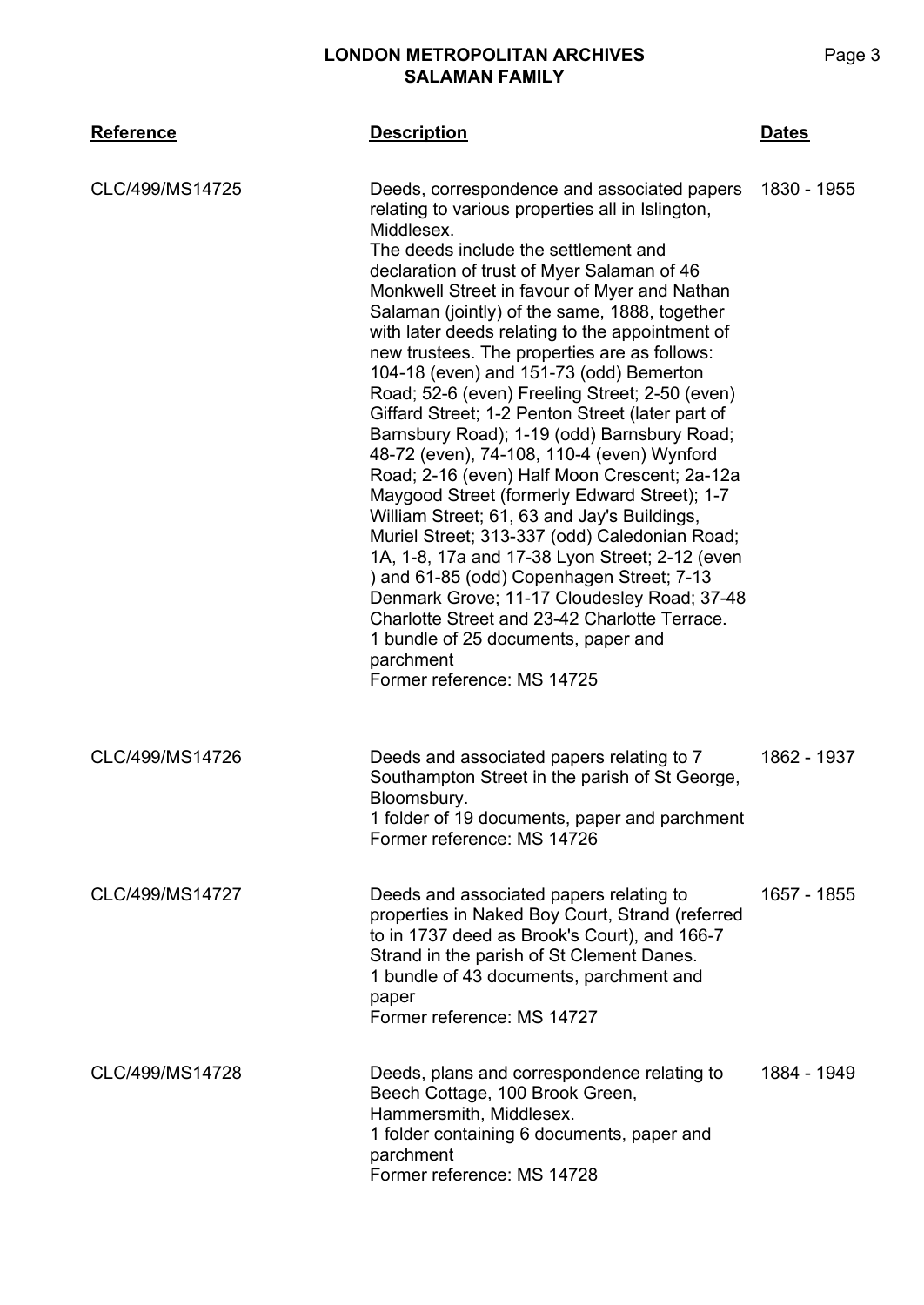| <b>Reference</b> | <b>Description</b>                                                                                                                                                                                                                                                                                                                                                                                                                                                                  | <b>Dates</b>  |
|------------------|-------------------------------------------------------------------------------------------------------------------------------------------------------------------------------------------------------------------------------------------------------------------------------------------------------------------------------------------------------------------------------------------------------------------------------------------------------------------------------------|---------------|
| CLC/499/MS14729  | Deeds, case papers, plans and specifications<br>relating to property in Barons Court Road,<br>Castletown Road, Charleville Road, Fairholme<br>Road, Palliser Road and Perham Road, all in<br>Hammersmith, Middlesex.<br>1 bundle of 16 documents<br>Former reference: MS 14729                                                                                                                                                                                                      | 1822 - 1935   |
| CLC/499/MS14730  | Two conveyances relating to parcels of land on<br>each side of Dibdin Street in Islington,<br>Middlesex.<br>1 folder containing 2 parchment documents<br>Former reference: MS 14730                                                                                                                                                                                                                                                                                                 | 1883 and 1920 |
| CLC/499/MS14731  | Receipted tenants' conditional notices of<br>retention (under the Landlord and Tenant (War<br>Damage) Acts 1939 and 1941) for 114 and 115<br>Cheapside and 1-3 Jewin Crescent; and<br>tenants' notices of disclaimer (under the same<br>Acts) for 49-52 Jewin Street and 7 Falcon<br>Square.<br>1 envelope containing 7 documents<br>Former reference: MS 14731                                                                                                                     | 1941 - 1947   |
| CLC/499/MS14733  | Deeds and associated papers relating to<br>portions in various properties.<br>The properties are as follows: 70 Paul Street;<br>38 Charterhouse Square; 6 Poultry; 38<br>Bucklersbury; 34 and 35 Barbican; Whittington<br>House, Whittington Avenue; 7 Falcon Street; 63<br>and 64 Gracechurch Street; 115 Cheapside; 30<br>Friday Street; 32 Sun Street; and Coventry<br>House, Haymarket<br>1 folder containing 6 documents, paper and<br>parchment<br>Former reference: MS 14733 | 1873 - 1908   |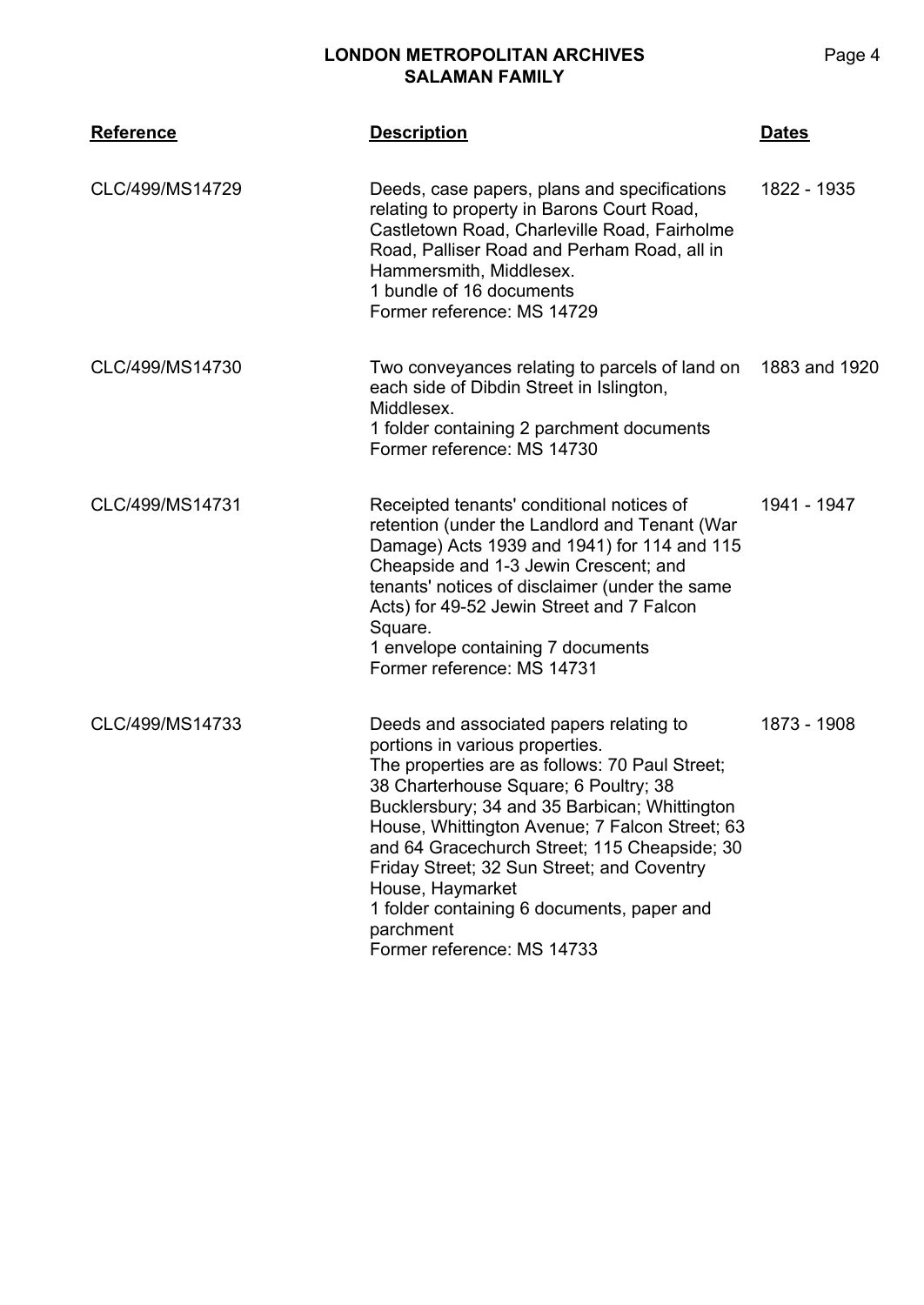| <b>Reference</b> | <b>Description</b>                                                                                                                                                                                                                                                                                                                                                                                                                                                                                                                                                                                                                                                                                 | <b>Dates</b> |
|------------------|----------------------------------------------------------------------------------------------------------------------------------------------------------------------------------------------------------------------------------------------------------------------------------------------------------------------------------------------------------------------------------------------------------------------------------------------------------------------------------------------------------------------------------------------------------------------------------------------------------------------------------------------------------------------------------------------------|--------------|
| CLC/499/MS14734  | Myer Salaman's conveyance and settlement in<br>favour of M and N Salaman, both of 46<br>Monkwell Street, with deeds of appointment of<br>new trustees, and associated papers, relating<br>to various properties.<br>The properties are as follows: 25-88, 44-5 and<br>47 Monkwell Street; 11-2 Westmoreland<br>Buildings; 155-6 Aldersgate Street; 56 Coleman<br>Street; 2 Ball Court, Jewry Street; 3 Savage<br>Gardens, Hart Street; 58, 60 and 61 Red Cross<br>Street; 19 Hamsell Street; 5 Crosby Square; 8<br>Wood Street; 48 St. Mary Axe; 35 Foster Lane;<br>55 Gloucester Street; and 10 Barrett's Court<br>1 bundle of 14 documents, parchment and<br>paper<br>Former reference: MS 14734 | 1877 - 1945  |
| CLC/499/MS14735  | Deeds, mainly of appointment, surrender and<br>release, relating to the trusteeships of Myer<br>Salaman's settlement of 1895, and referring to<br>property in Broad Street Avenue, in the parish<br>of St Botolph Bishopsgate, and 167 Strand, in<br>the parish of St Clement Danes.<br>1 bundle of 16 documents<br>Former reference: MS 14735                                                                                                                                                                                                                                                                                                                                                     | 1896 - 1959  |
| CLC/499/MS14736  | Power of attorney from Myer Salaman to<br>Nathan Salaman, both of 46 Monkwell Street.<br>1 document in envelope<br>Former reference: MS 14736                                                                                                                                                                                                                                                                                                                                                                                                                                                                                                                                                      | 1883         |
| CLC/499/MS14737  | Deeds relating to the trustees of the will of Myer 1949 - 1956<br>Salaman.<br>1 envelope containing 5 documents<br>Former reference: MS 14737                                                                                                                                                                                                                                                                                                                                                                                                                                                                                                                                                      |              |
| CLC/499/MS14738  | Deeds relating to the assignment of the estate<br>of Nathan Salaman, deceased.<br>1 bundle of 4 documents, paper and parchment<br>Former reference: MS 14738                                                                                                                                                                                                                                                                                                                                                                                                                                                                                                                                       | 1908 - 1936  |
| CLC/499/MS14739  | Deed, correspondence and associated papers<br>relating to the pecuniary legacies of Nathan<br>Salaman, deceased.<br>1 envelope containing 17 documents<br>Former reference: MS 14739                                                                                                                                                                                                                                                                                                                                                                                                                                                                                                               | 1905 - 1908  |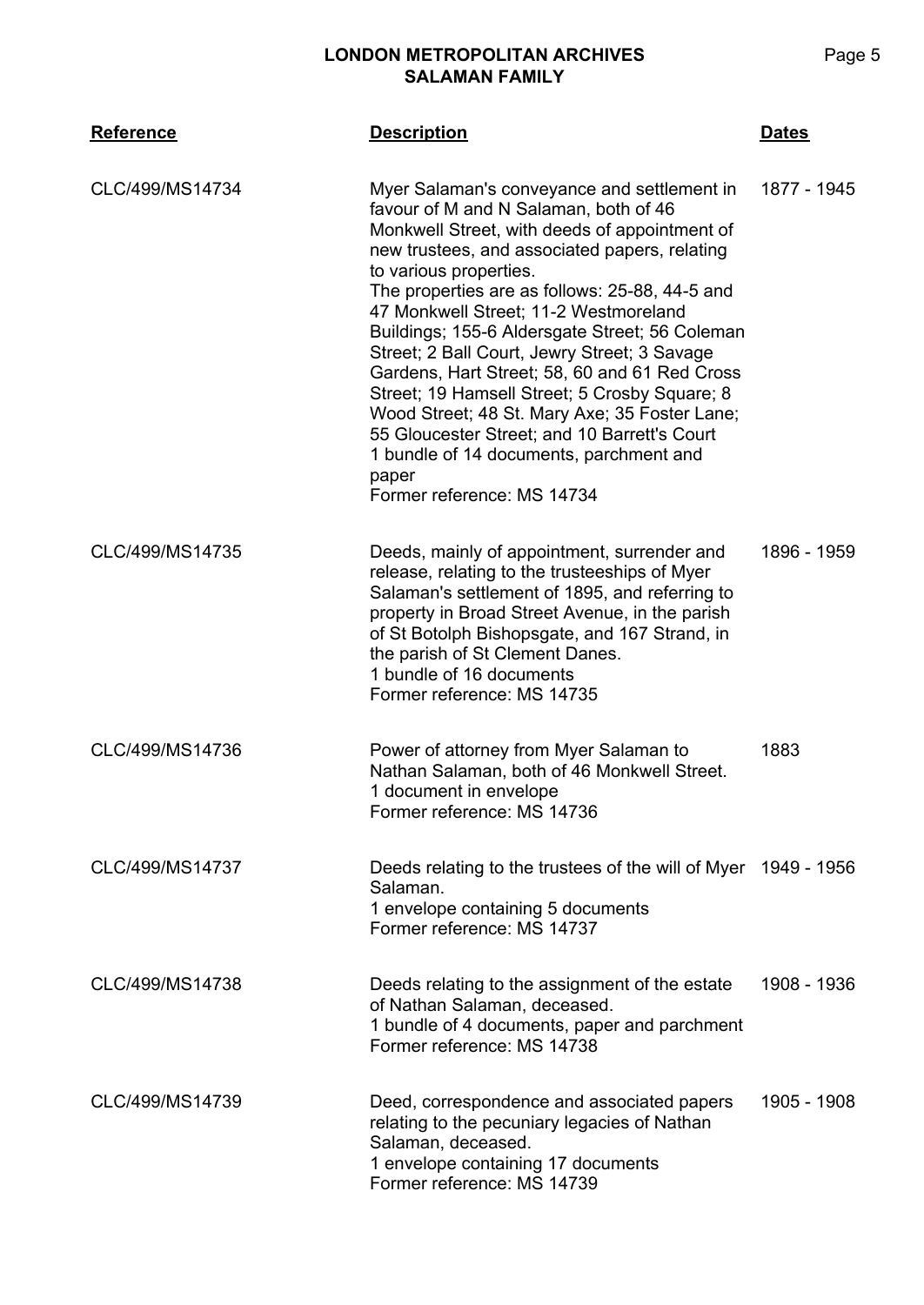| <b>Reference</b> | <b>Description</b>                                                                                                                                                                                                                                                                                                                                                                                                                                                                              | <b>Dates</b>  |
|------------------|-------------------------------------------------------------------------------------------------------------------------------------------------------------------------------------------------------------------------------------------------------------------------------------------------------------------------------------------------------------------------------------------------------------------------------------------------------------------------------------------------|---------------|
| CLC/499/MS14740  | Marriage settlement of Myer Salaman of 9<br>Euston Square, London N.W. and Sarah<br>Solomon of 38 Finsbury Circus, London E.C.,<br>1863; with deed of appointment of new<br>trustees, 1905.<br>1 folder containing 2 documents, paper and<br>parchment<br>Former reference: MS 14740                                                                                                                                                                                                            | 1863 and 1905 |
| CLC/499/MS14741  | Deeds relating to the marriage settlement of<br>Mrs Betsy Feist (nee Salaman) of Paris, and of<br>41 Gordon Square, London; and deeds, plans<br>and associated papers relating to the<br>administration of Mrs Feist's will, variously<br>referring to properties at 14 St. Mary Axe, 54-55<br>Coleman Street, 29 Lincoln's Inn Fields, and 10<br>Westmoreland Buildings, Aldersgate Street.<br>1 folder containing 12 documents, paper and<br>parchment<br>Former reference: MS 14741          | 1864 - 1900   |
| CLC/499/MS14742  | Documents relating to the case "Blaikley v.<br>Salaman" held in the High Court of Justice,<br>Chancery Division in the matter of the estate of<br>Myer Salaman, deceased, and touching on<br>various properties.<br>The properties are as follows: 114 Cheapside;<br>352-3 Strand; 153-5 Leadenhall Street;<br>Charleville Mansions, Charleville Road,<br>Hammersmith; and a block (unspecified) in<br><b>Oxford Street</b><br>1 envelope containing 13 documents<br>Former reference: MS 14742 | 1906 - 1907   |
| CLC/499/MS14743  | Deed of settlement of proceeds of sale and<br>stock, by Isaac Salaman, ostrich feather<br>manufacturer, in favour of Nathan and Myer<br>Salaman, 1864.<br>With a deed of release and indemnity from the<br>trusts of the 1864 settlement by Mrs Betsy Feist<br>(nee Salaman) to Nathan Salaman and others,<br>1897.<br>1 bundle of two documents, parchment<br>Former reference: MS 14743                                                                                                       | 1864 and 1897 |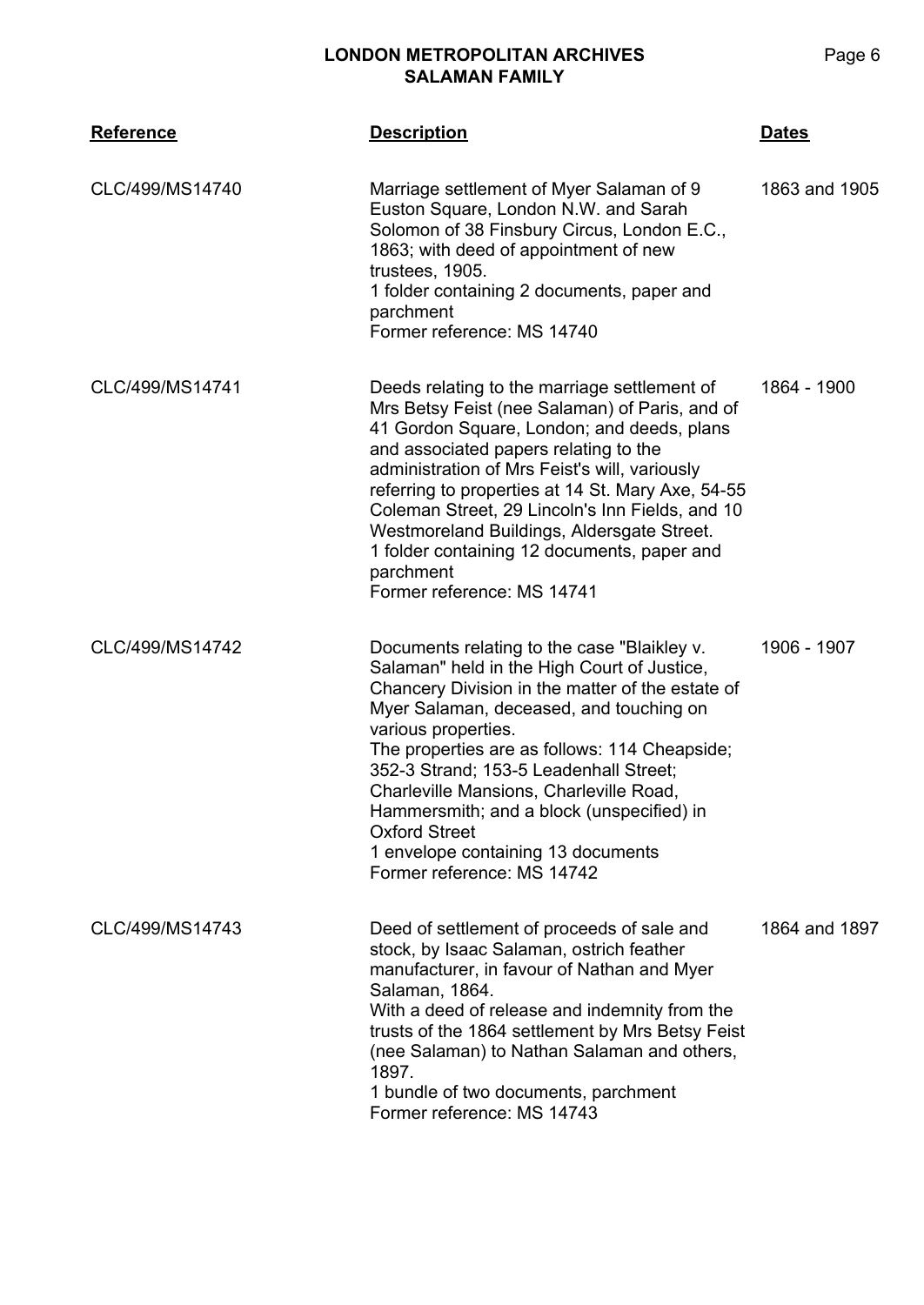| <b>Reference</b> | <b>Description</b>                                                                                                                                                                                                                                                                                                                                             | <b>Dates</b> |
|------------------|----------------------------------------------------------------------------------------------------------------------------------------------------------------------------------------------------------------------------------------------------------------------------------------------------------------------------------------------------------------|--------------|
| CLC/499/MS14744  | Deeds of co-partnership and dissolution of co.<br>-partnership in Messrs Isaac Salaman & Co.,<br>Ostrich feather manufacturers of 69 Lambs<br>Conduit Street, and 45-6 Monkwell Street.<br>1 envelope containing three documents<br>Former reference: MS 14744                                                                                                 | 1863 - 1864  |
| CLC/499/MS14745  | Deeds relating to agreements between Myer<br>Salaman of 46 Monkwell Street, and Messrs<br>Isaac Salaman & Co. Ltd., ostrich feather<br>manufacturers, also of 46 Monkwell Street.<br>1 folder containing 4 documents, parchment<br>and paper<br>Former reference: MS 14745                                                                                     | 1882 - 1895  |
| CLC/499/MS14746  | Letters of authorisation from the trustees of<br>Walter Waterlow, deceased, of Redhill, Surrey,<br>to his bank manager, instructing him to hand<br>over to Myer Salaman the title deeds relating to<br>45-6 Monkwell Street.<br>1 document in envelope<br>Former reference: MS 14746                                                                           | 1893         |
| CLC/499/MS14747  | Auctioneer's sale account to Messrs M & N<br>Salaman, relating to the sale of 39 Middlesex<br>Street, E.C. and 94 Bartholomew Close, E.C<br>1 document in envelope<br>Former reference: MS 14747                                                                                                                                                               | 1897         |
| CLC/499/MS14748  | Draft deed of consent of Mrs Rachel Simmons<br>(nee Salaman) to the advancement of Miss<br>Jane Simmons' share under Mrs Simmons'<br>marriage settlement of 8 August 1865.<br>With a letter from Henry Soloman to Nathan<br>Salaman apparently relating to the same<br>marriage settlement.<br>1 envelope containing 2 documents<br>Former reference: MS 14748 | 1899 - 1900  |
| CLC/499/MS14749  | Draft will of Miss Rachel Salaman of 69 Lambs<br>Conduit Street with accompanying letter from<br>her solicitor.<br>1 envelope containing two documents<br>Former reference: MS 14749                                                                                                                                                                           | 1863         |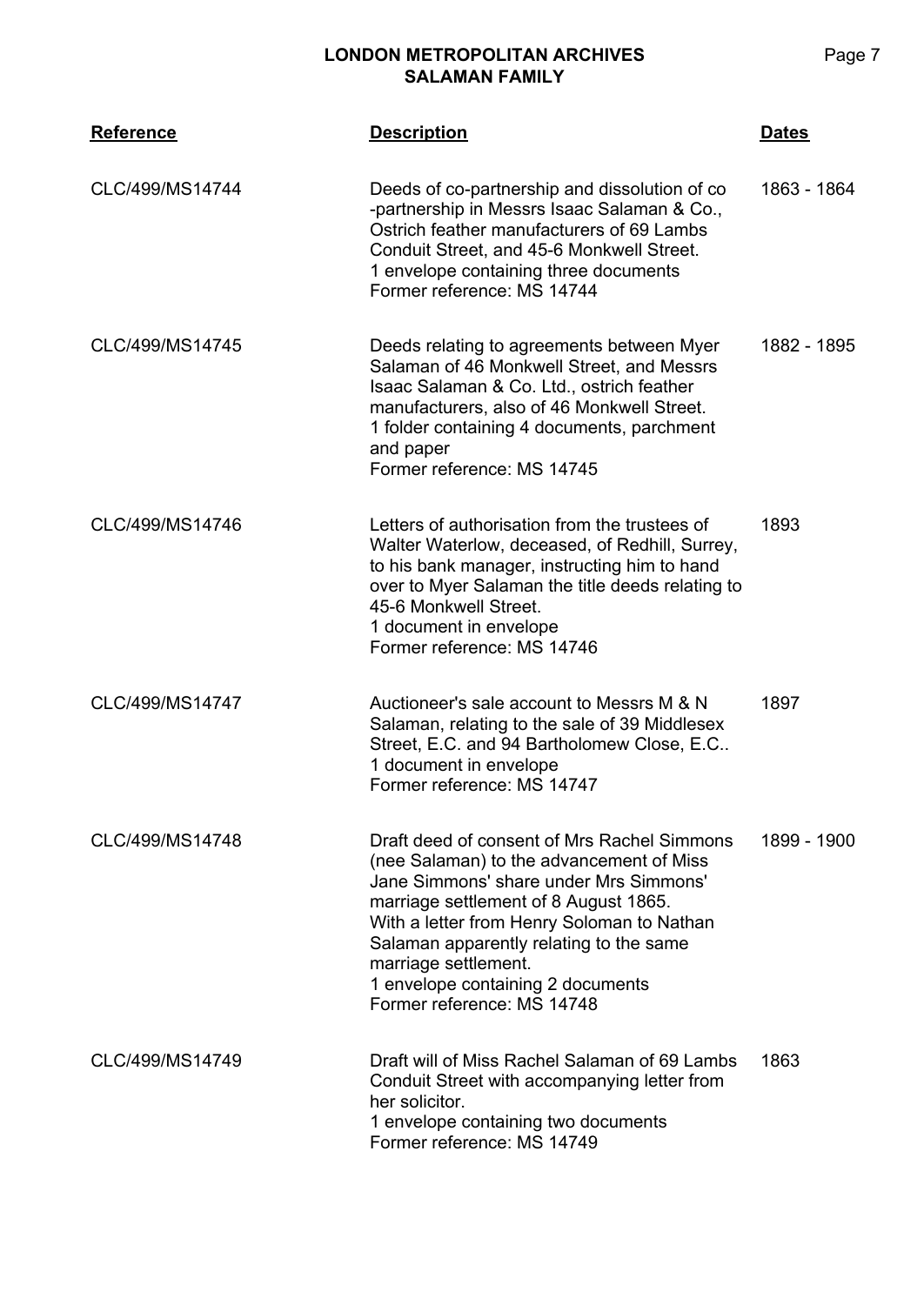| <b>Reference</b> | <b>Description</b>                                                                                                                                                                                                                                                                       | <b>Dates</b>             |
|------------------|------------------------------------------------------------------------------------------------------------------------------------------------------------------------------------------------------------------------------------------------------------------------------------------|--------------------------|
| CLC/499/MS14750  | Copy death certificate of John Simmons, artist,<br>of New Chilterns, Amersham,<br>Buckinghamshire.<br>1 document in envelope<br>Former reference: MS 14750                                                                                                                               | 1941 August<br>22        |
| CLC/499/MS14751  | Copy death certificate of Redcliffe Nathan<br>Salaman, of Homestall, Barley, Royston,<br>Hertfordshire, retired director of the Virus<br>Research Station.<br>1 document in envelope<br>Former reference: MS 14751                                                                       | 1955<br>September 30     |
| CLC/499/MS14752  | Deed of release and indemnity from Reuben<br>Wakeley of Chingford, Essex, to Mrs Sarah<br>Salaman of Harley Street, W.C., in respect of<br>the covenants in the lease of 397 Kingsland<br>Road in the parish of St John Hackney.<br>1 document in envelope<br>Former reference: MS 14752 | 1918<br>November 1       |
| CLC/499/MS14753  | Share certificate of Mrs Isabelle Davis of North<br>Finchley, Middlesex, for 100 ordinary shares in<br>Isaac Salaman & Co Ltd, 1895; with<br>endorsements by the joint liquidator regarding<br>returns on share value, 1929-43.<br>1 document in envelope<br>Former reference: MS 14753  | 1895 and 1922<br>$-1943$ |
| CLC/499/MS14754  | Letter from the City Offices Co. Ltd. of<br>Palmerston Buildings, 34 Old Broad Street, to J<br>W Bryan of Broad Street House, Old Broad<br>Street, relating to offices at 136 and 137<br>Palmerston Buildings.<br>1 document in envelope<br>Former reference: MS 14754                   | 1896                     |
| CLC/499/MS14755  | Correspondence and miscellaneous papers<br>concerning shares of the Kobolondo<br>Development Syndicate Ltd., of 27 Clements<br>Lane, Lombard Street, sent to M & N Salaman<br>Estates of 68 Lincoln's Inn Fields.<br>1 folder containing 8 documents<br>Former reference: MS 14755       | 1889 - 1910              |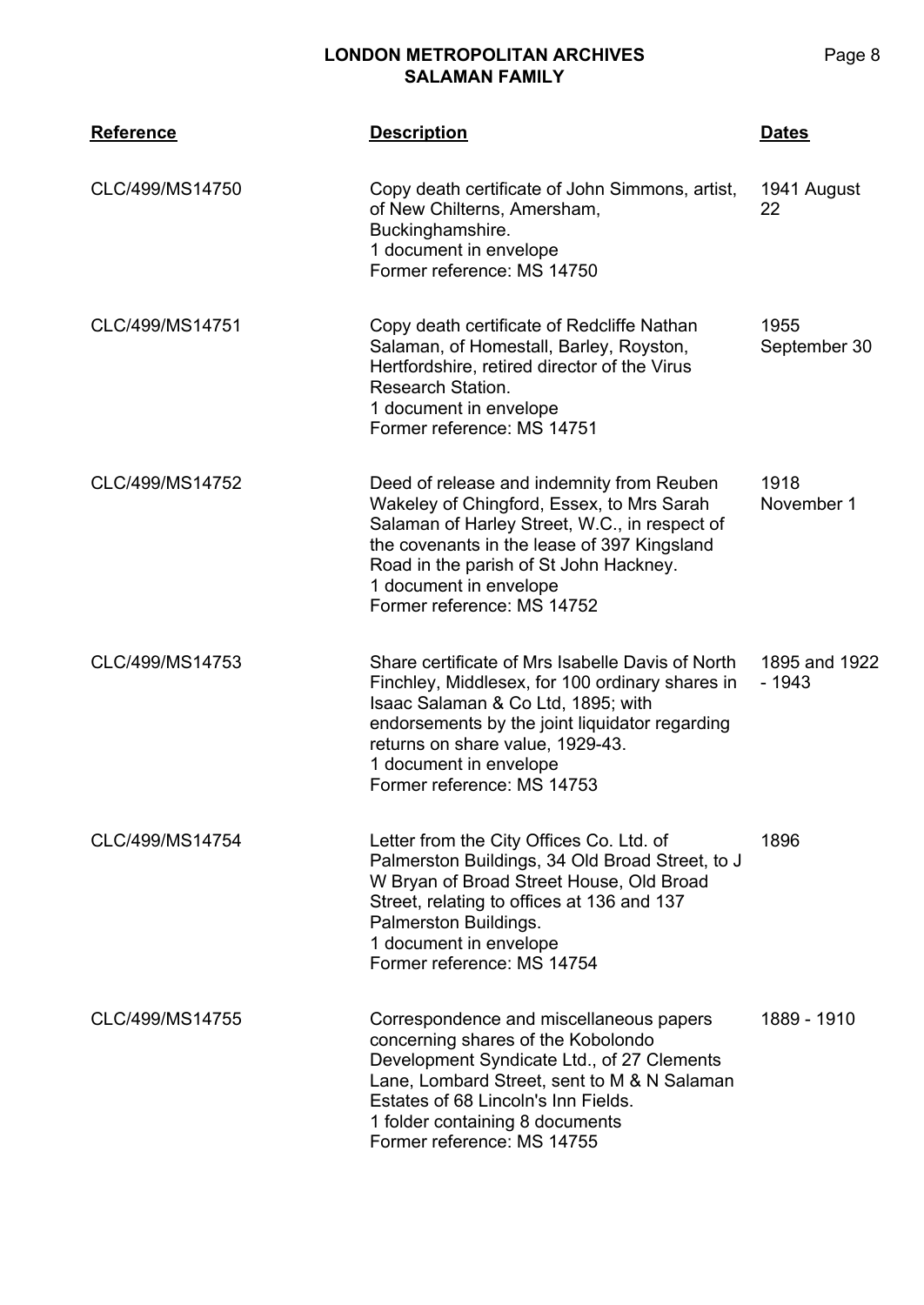| <b>Reference</b>                                              | <b>Description</b>                                                                                                                                                                                                                                                                                                                                        | <b>Dates</b> |
|---------------------------------------------------------------|-----------------------------------------------------------------------------------------------------------------------------------------------------------------------------------------------------------------------------------------------------------------------------------------------------------------------------------------------------------|--------------|
| CLC/499/MS14756                                               | Receipt for £50 paid by Isaac Salaman & Co. to<br>Leonard Leonard; with copy receipt for £1000<br>deposited by Myer Salaman and George White<br>in the Bank of England.<br>1 envelope containing 2 documents<br>Former reference: MS 14756                                                                                                                | 1887         |
| CLC/499/MS19320<br>48 hours notice required for<br>access     | Copies of annual balance sheets of the trustees<br>of various Salaman trusts, including the estate<br>of Myer Salaman, Myer Salaman's 1877 and<br>1888 settlements, Myer Salaman's 1895<br>settlement, Nathan Salaman's will trust and<br>Archibald Herbert Salaman's 1911 settlement.<br>1 guard file containing 25 files<br>Former reference: MS 19320. | 1947 - 1961  |
| CLC/499/MS19321<br>48 hours notice required for<br>access     | Myer Salaman's will, 5 April 1889, with two<br>codicils, 21 September 1891 and 4 March<br>1895.<br>20th century photocopy.<br>1 sheaf in envelope<br>Former reference: MS 19321                                                                                                                                                                           | 1889 - 1895  |
| "Myer Salaman's balances".                                    |                                                                                                                                                                                                                                                                                                                                                           |              |
| CLC/499/MS19322/001<br>48 hours notice required for<br>access | "Myer Salaman's balances".<br>Former reference: MS 19322                                                                                                                                                                                                                                                                                                  | 1904-1916    |
| CLC/499/MS19322/002<br>48 hours notice required for<br>access | "Myer Salaman's balances".<br>Former reference: MS 19322                                                                                                                                                                                                                                                                                                  | 1917-1924    |
| CLC/499/MS19322/003<br>48 hours notice required for<br>access | "Myer Salaman's balances".<br>Former reference: MS 19322                                                                                                                                                                                                                                                                                                  | 1925-1932    |
| CLC/499/MS19322/004<br>48 hours notice required for<br>access | "Myer Salaman's balances".<br>Former reference: MS 19322                                                                                                                                                                                                                                                                                                  | 1933-1941    |
| CLC/499/MS19322/005<br>48 hours notice required for<br>access | "Myer Salaman's balances".<br>Former reference: MS 19322                                                                                                                                                                                                                                                                                                  | 1942-1948    |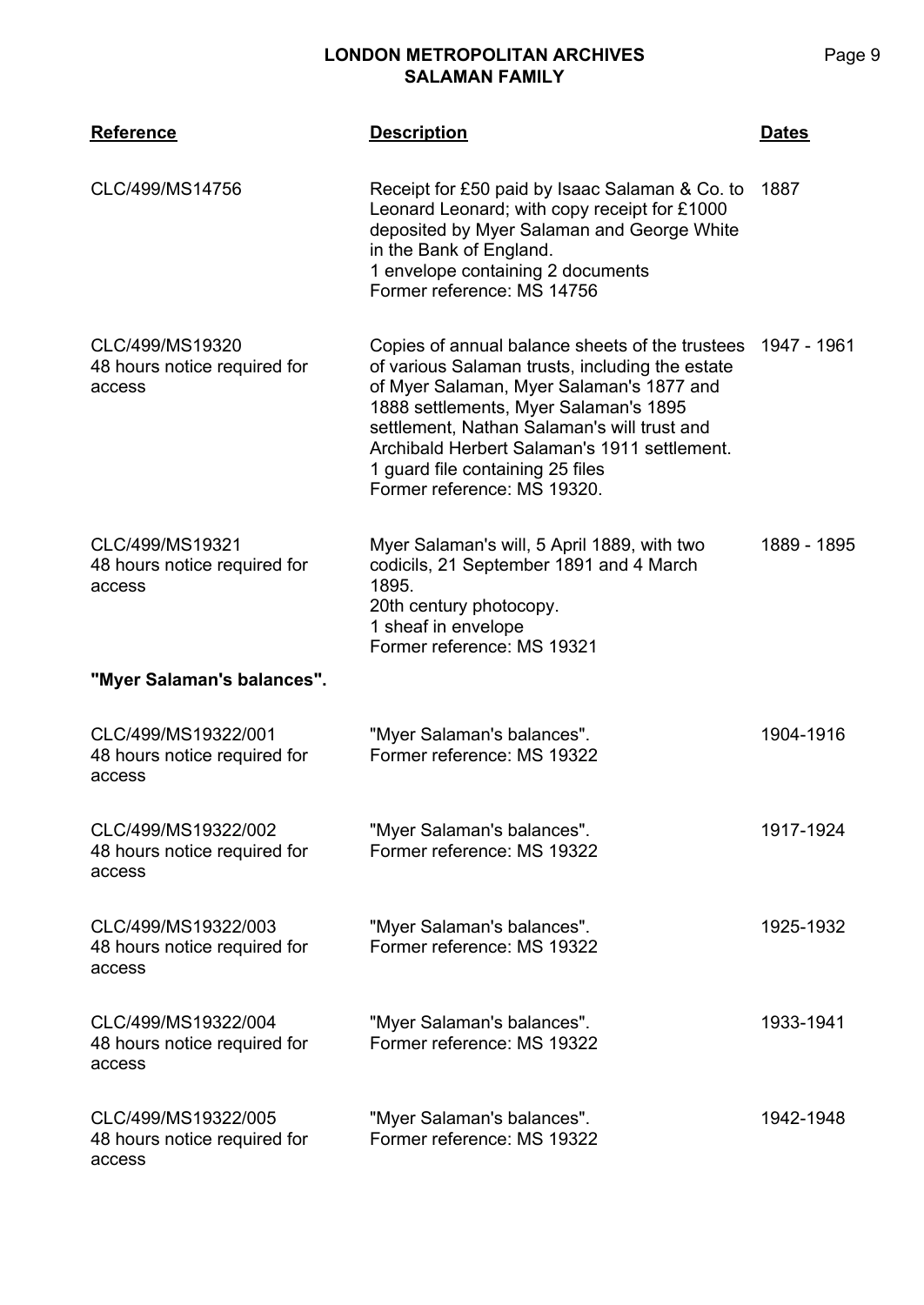| <b>Reference</b>                                              | <b>Description</b>                                                          | <b>Dates</b> |  |
|---------------------------------------------------------------|-----------------------------------------------------------------------------|--------------|--|
| CLC/499/MS19322/006<br>48 hours notice required for<br>access | "Myer Salaman's balances".<br>Former reference: MS 19322                    | 1949-1957    |  |
| CLC/499/MS19322/007<br>48 hours notice required for<br>access | "Myer Salaman's balances".<br>Former reference: MS 19322                    | 1958-1963    |  |
| Myer Salaman estates trust ledgers "A"series.                 |                                                                             |              |  |
| CLC/499/MS19323/001<br>48 hours notice required for<br>access | Myer Salaman estates trust ledger "A"series.<br>Former reference: MS 19323  | 1908-1919    |  |
| CLC/499/MS19323/002<br>48 hours notice required for<br>access | Myer Salaman estates trust ledger "A"series.<br>Former reference: MS 19323  | 1920-1928    |  |
| CLC/499/MS19323/003<br>48 hours notice required for<br>access | Myer Salaman estates trust ledger "A"series.<br>Former reference: MS 19323  | 1929-1938    |  |
| CLC/499/MS19323/004<br>48 hours notice required for<br>access | Myer Salaman estates trust ledger "A"series.<br>Former reference: MS 19323  | 1939-1946    |  |
| CLC/499/MS19323/005<br>48 hours notice required for<br>access | Myer Salaman estates trust ledger "A"series.<br>Former reference: MS 19323  | 1947-1959    |  |
| Myer Salaman estates trust ledgers"B"series.                  |                                                                             |              |  |
| CLC/499/MS19324/001<br>48 hours notice required for<br>access | Myer Salaman estates trust ledger "B" series.<br>Former reference: MS 19324 | 1908-1918    |  |
| CLC/499/MS19324/002<br>48 hours notice required for<br>access | Myer Salaman estates trust ledger "B"series.<br>Former reference: MS 19324  | 1919-1926    |  |
| CLC/499/MS19324/003<br>48 hours notice required for<br>access | Myer Salaman estates trust ledger "B" series.<br>Former reference: MS 19324 | 1927-1937    |  |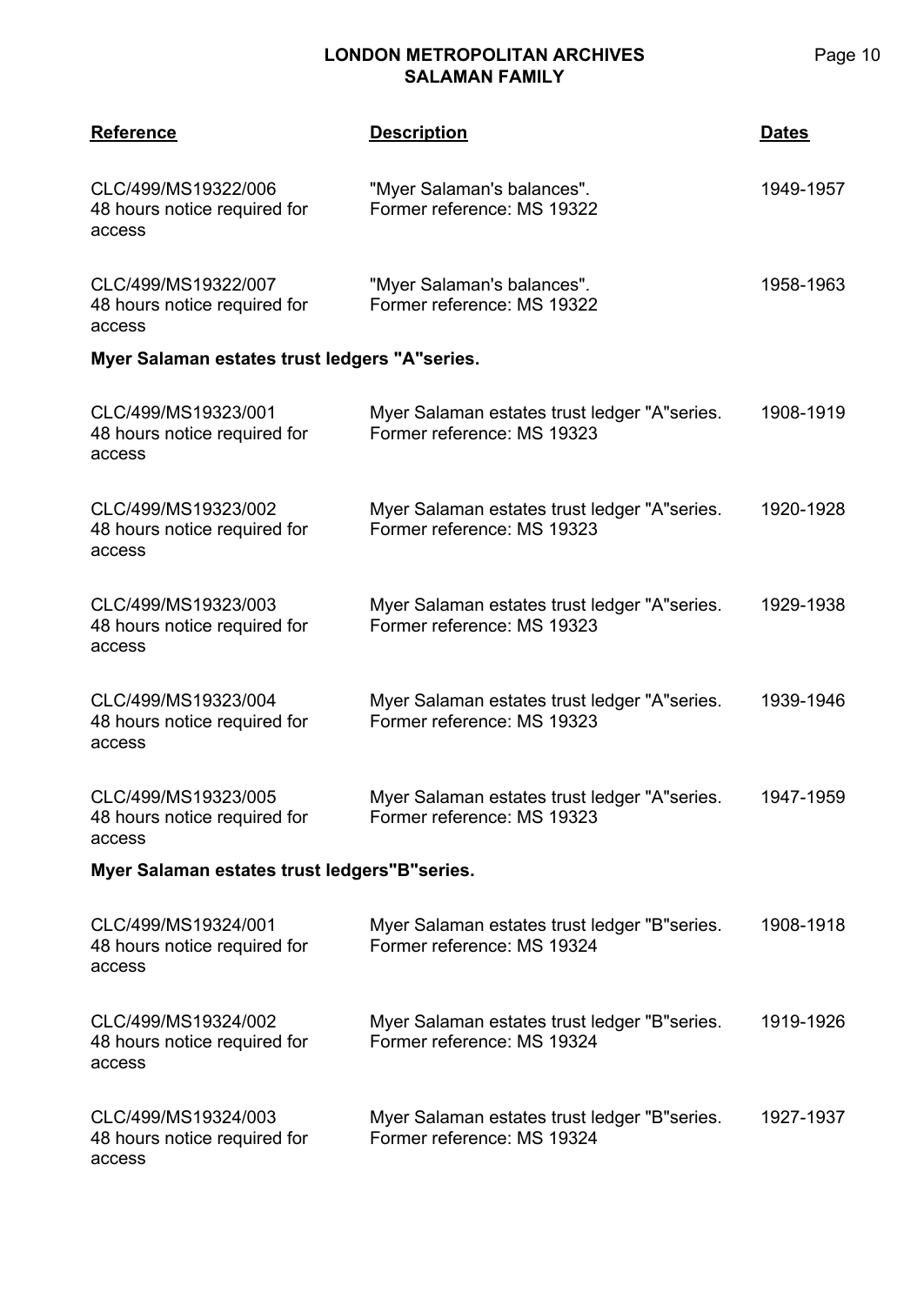| <b>Reference</b>                                              | <b>Description</b>                                                                                                                                                      | <b>Dates</b>  |  |
|---------------------------------------------------------------|-------------------------------------------------------------------------------------------------------------------------------------------------------------------------|---------------|--|
| CLC/499/MS19324/004<br>48 hours notice required for<br>access | Myer Salaman estates trust ledger "B"series.<br>Former reference: MS 19324                                                                                              | 1938-1947     |  |
| CLC/499/MS19324/005<br>48 hours notice required for<br>access | Myer Salaman estates trust ledger "B"series.<br>Former reference: MS 19324                                                                                              | 1948-1953     |  |
| CLC/499/MS19324/006<br>48 hours notice required for<br>access | Myer Salaman estates trust ledger "B"series.<br>Former reference: MS 19324                                                                                              | 1953-1959     |  |
| CLC/499/MS19325<br>48 hours notice required for<br>access     | Myer Salaman 1877 and 1888 settlements trust 1941 - 1959<br>ledger.<br>Indexed. The volume has "4" inscribed on its<br>spine.<br>1 volume<br>Former reference: MS 19325 |               |  |
| CLC/499/MS19326<br>48 hours notice required for<br>access     | Myer Salaman 1877 and 1888 settlements trust 1931 - 1959<br>ledger"B"series.<br>Indexed.<br>1 volume<br>Former reference: MS 19326                                      |               |  |
| Myer Salaman 1895 settlement trust ledgers "A"series.         |                                                                                                                                                                         |               |  |
| CLC/499/MS19327/001<br>48 hours notice required for<br>access | Myer Salaman 1895 settlement trust ledger<br>"A"series.<br>Former reference: MS 19327                                                                                   | 1942-1947 (7) |  |
| CLC/499/MS19327/002<br>48 hours notice required for<br>access | Myer Salaman 1895 settlement trust ledger<br>"A"series.<br>Former reference: MS 19327                                                                                   | 1948-1959 (8) |  |
| Myer Salaman 1895 settlement trust ledgers "B"series.         |                                                                                                                                                                         |               |  |
| CLC/499/MS19328/001<br>48 hours notice required for<br>access | Myer Salaman 1895 settlement trust ledger<br>"B"series.<br>Former reference: MS 19328                                                                                   | 1918-1928     |  |
| CLC/499/MS19328/002<br>48 hours notice required for<br>access | Myer Salaman 1895 settlement trust ledger<br>"B"series.<br>Former reference: MS 19328                                                                                   | 1929-1938     |  |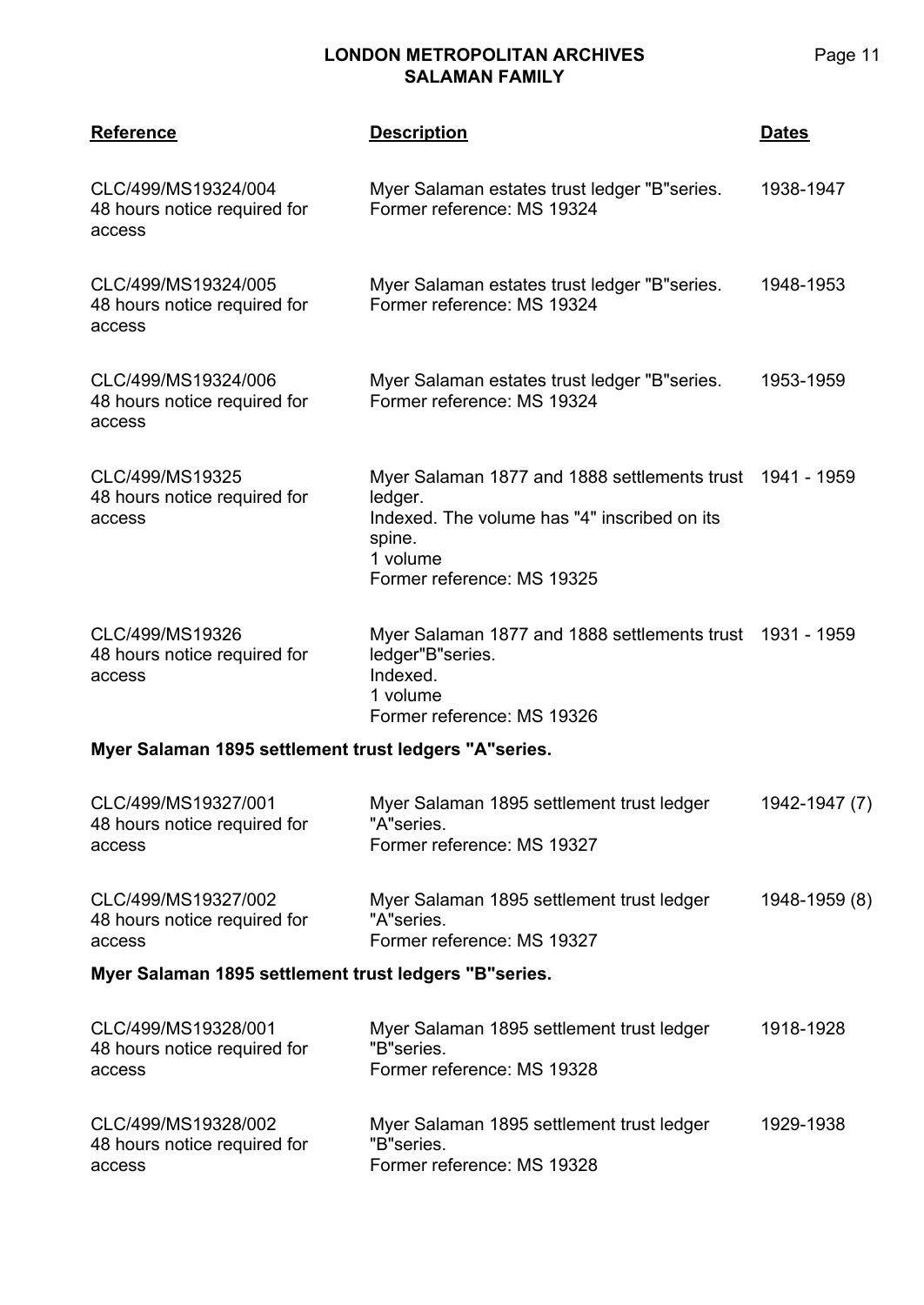| <b>Reference</b>                                              | <b>Description</b>                                                                                   | <b>Dates</b>                  |
|---------------------------------------------------------------|------------------------------------------------------------------------------------------------------|-------------------------------|
| CLC/499/MS19328/003<br>48 hours notice required for<br>access | Myer Salaman 1895 settlement trust ledger<br>"B"series.<br>Former reference: MS 19328                | 1939-1947                     |
| CLC/499/MS19328/004<br>48 hours notice required for<br>access | Myer Salaman 1895 settlement trust ledger<br>"B"series.<br>Former reference: MS 19328                | 1948-1958                     |
| CLC/499/MS19328/005<br>48 hours notice required for<br>access | Myer Salaman 1895 settlement trust ledger<br>"B"series.<br>Former reference: MS 19328                | 1958-1959                     |
| Myer Salaman's will trust - trustees' minute books.           |                                                                                                      |                               |
| CLC/499/MS19329/001<br>48 hours notice required for<br>access | Myer Salaman's will trust - trustees' minute<br>book.<br>Former reference: MS 19329                  | June 1910 -<br>Aug 1913       |
| CLC/499/MS19329/002<br>48 hours notice required for<br>access | Myer Salaman's will trust - trustees' minute<br>book.<br>Former reference: MS 19329                  | Sep 1913 -<br><b>Nov 1921</b> |
| CLC/499/MS19329/003<br>48 hours notice required for<br>access | Myer Salaman's will trust - trustees' minute<br>book.<br>Former reference: MS 19329                  | Nov 1921 -<br>Jan 1947        |
| CLC/499/MS19330<br>48 hours notice required for<br>access     | Myer Salaman estates trust investments ledger. 1951 - 1959<br>1 volume<br>Former reference: MS 19330 |                               |
| Nathan Salaman estate trust balance books.                    |                                                                                                      |                               |
| CLC/499/MS19331/001<br>48 hours notice required for<br>access | Nathan Salaman estate trust balance book.<br>Former reference: MS 19331                              | 1905-1920                     |
| CLC/499/MS19331/002<br>48 hours notice required for<br>access | Nathan Salaman estate trust balance book.<br>Former reference: MS 19331                              | 1939-1960                     |
| Nathan Salaman's will trust - trustees' minute books.         |                                                                                                      |                               |
| CLC/499/MS19332/001<br>48 hours notice required for<br>access | Nathan Salaman's will trust - trustees' minute<br>book.<br>Former reference: MS 19332                | July 1912 -<br>Nov 1941       |

Page 12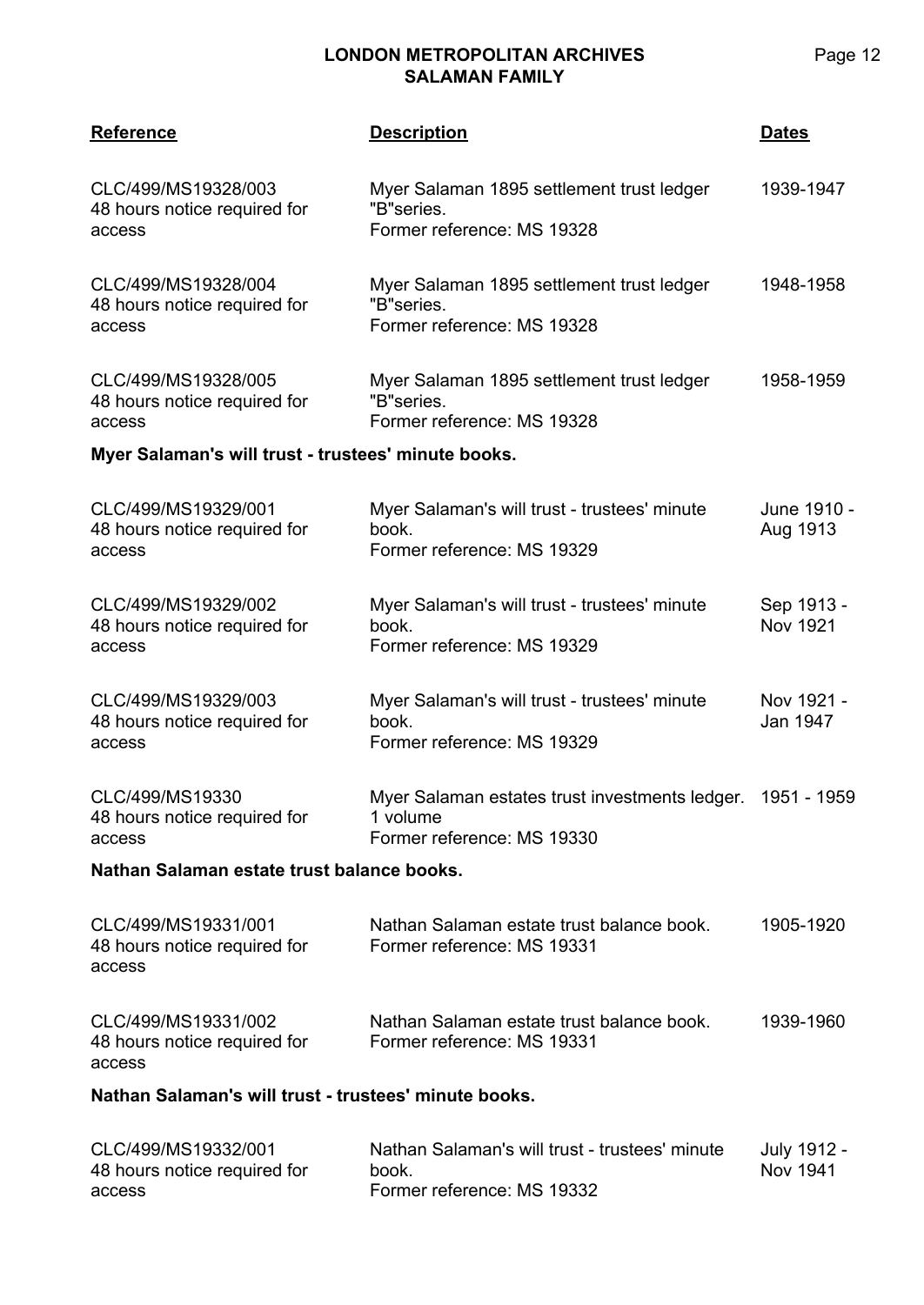| <b>Reference</b>                                                | <b>Description</b>                                                                              | <b>Dates</b>                   |  |
|-----------------------------------------------------------------|-------------------------------------------------------------------------------------------------|--------------------------------|--|
| CLC/499/MS19332/002<br>48 hours notice required for<br>access   | Nathan Salaman's will trust - trustees' minute<br>book.<br>Former reference: MS 19332           | Dec 1941 - Oct<br>1946         |  |
| Nathan Salaman estates trust ledgers "A"series.                 |                                                                                                 |                                |  |
| CLC/499/MS19333/001<br>48 hours notice required for<br>access   | Nathan Salaman estates trust ledger "A"series.<br>Former reference: MS 19333                    | 1902-1907                      |  |
| CLC/499/MS19333/002<br>48 hours notice required for<br>access   | Nathan Salaman estates trust ledger "A"series.<br>Former reference: MS 19333                    | 1908-1945                      |  |
| CLC/499/MS19333/003<br>48 hours notice required for<br>access   | Nathan Salaman estates trust ledger "A" series.<br>Former reference: MS 19333                   | 1946-1959                      |  |
| Nathan Salaman estates trust ledgers "B"series.                 |                                                                                                 |                                |  |
| CLC/499/MS19334/001<br>48 hours notice required for<br>access   | Nathan Salaman estates trust ledger "B" series.<br>Former reference: MS 19334                   | 1905-1916                      |  |
| CLC/499/MS19334/002<br>48 hours notice required for<br>access   | Nathan Salaman estates trust ledger "B" series.<br>Former reference: MS 19334                   | 1917-1934                      |  |
| CLC/499/MS19334/003<br>48 hours notice required for<br>access   | Nathan Salaman estates trust ledger "B" series.<br>Former reference: MS 19334                   | 1935-1950                      |  |
| CLC/499/MS19334/004<br>48 hours notice required for<br>access   | Nathan Salaman estates trust ledger "B" series.<br>Former reference: MS 19334                   | 1950-1959                      |  |
| Myer and Nathan Salaman's wills trust - trustees' minute books. |                                                                                                 |                                |  |
| CLC/499/MS19335/001<br>48 hours notice required for<br>access   | Myer and Nathan Salaman's wills trust -<br>trustees' minute book.<br>Former reference: MS 19335 | Nov 1909 -<br><b>June 1912</b> |  |
| CLC/499/MS19335/002<br>48 hours notice required for<br>access   | Myer and Nathan Salaman's wills trust -<br>trustees' minute book.<br>Former reference: MS 19335 | July 1912 -<br>May 1920        |  |